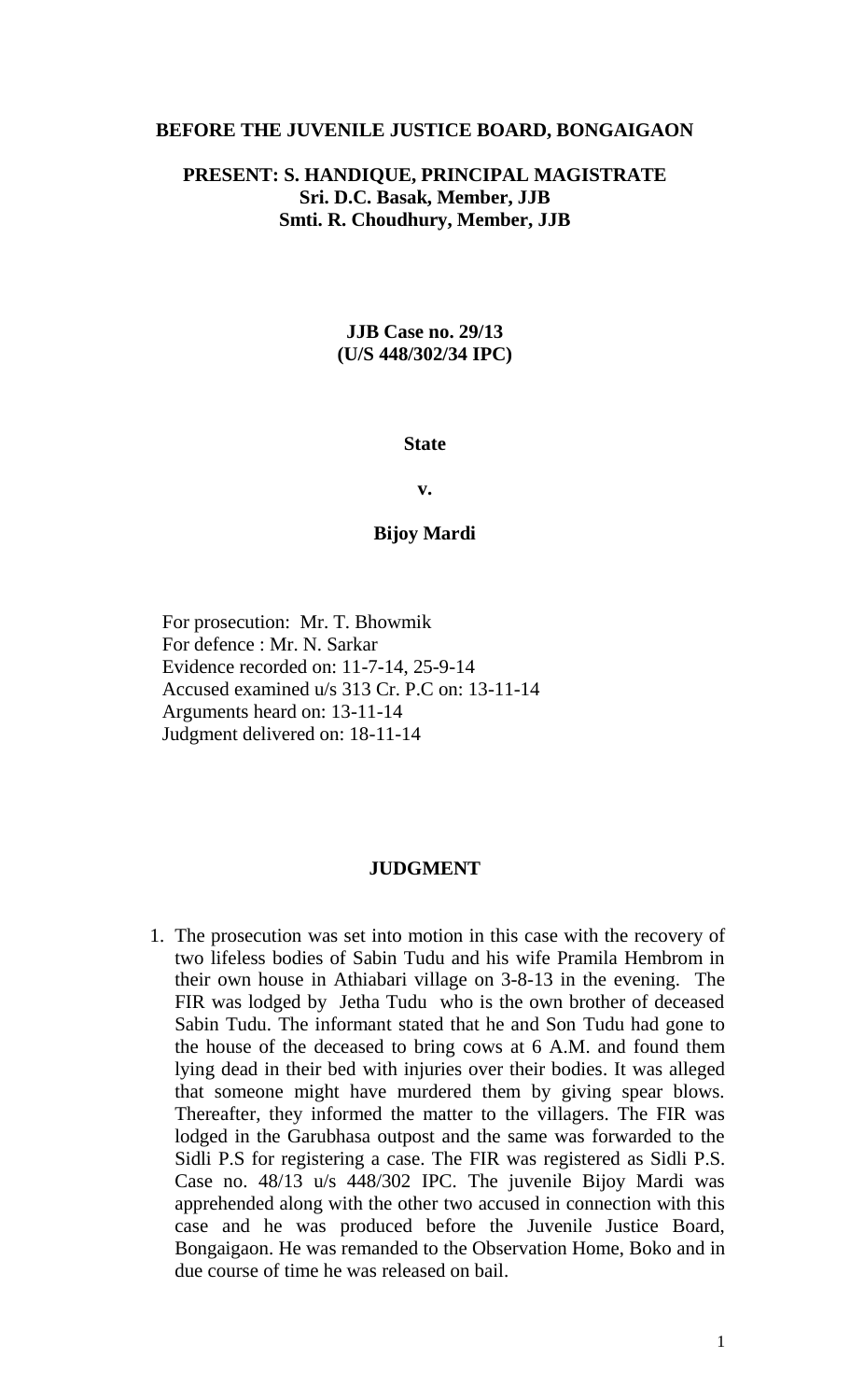- 2. After investigation the police filed charge sheet against Samel Tudu, Sukla Mardi and a separate charge sheet was filed against juvenile Bijoy Mardi u/s 448/302/34 IPC and the split up case record was forwarded to the Juvenile Justice Board, Bongaigaon.
- 3. The juvenile in conflict with law Bijoy Mardi was summoned and in due course of time he appeared and received the necessary copies. The particulars of offence u/s 448/302/34 IPC were explained to him to which he pleaded not guilty and claimed trial.
- 4. During enquiry seven witnesses were examined including the investigating officer. The juvenile was examined u/s 313 Cr. P.C which is of total denial. He declined to adduce defence evidence. Heard arguments from both the sides. The following points for determination are framed in this case:

# **POINTS FOR DETERMINATION**:

- *1. Whether the juvenile in furtherance of common intention with other two accused trespassed into the house of deceased Sabin Tudu on the intervening night of 2-8-13 and 3-8-13 and thereby committed an offence punishable u/s 448/34 IPC?*
- *2. Whether the juvenile in furtherance of common intention with other two accused caused double murder of Sabin Tudu and his wife Pramila Hembrom on the intervening night of 2-8-13 and 3-8-13 and thereby committed an offence punishable u/s 302/34 IPC?*

# **DISCUSSIONS, DECISIONS AND REASONS THEREOF:**

- 5. Both the points are taken up together for discussion. The fact of twin murder of the victim couple and recovery of their bodies from their own house is not disputed. The FIR did not contain the names of the assailants. As it appears from the evidence of non formal witnesses, the villagers came to know about the alleged murder only in the morning of 3-8-13. The alleged murder took place at night. There is no eye witness in this case. The prosecution case therefore heavily rests on circumstantial evidence. Let us examine the depositions of the witnesses.
- 6. *PW1 Som Merdi* is a co-villager known to both the complainant and the juvenile. He deposed that he had gone to get a cow from the house of the deceased on that relevant date at about 6 A.M and found them in murdered condition. According to him, he saw stab injuries on the bodies. He stated that a village meeting was held 12 days after the alleged incident in which Samel Tudu confessed to the crime and also disclosed the name of the juvenile as an accomplice. He stated that the police came and took the culprits to custody. During cross examination he deposed that he does not know who murdered the deceased and he does not even suspect Bijoy Merdi as a murderer.
- 7. *PW2 Mangal Murmu* is also a co-villager. He deposed that he heard about the murder and on arriving at the place of occurrence he saw the dead bodies. He deposed that Samel Tudu confessed to the crime and the police arrived. According to him, Samel Tudu disclosed before the police that the juvenile was also involved in the crime. He testified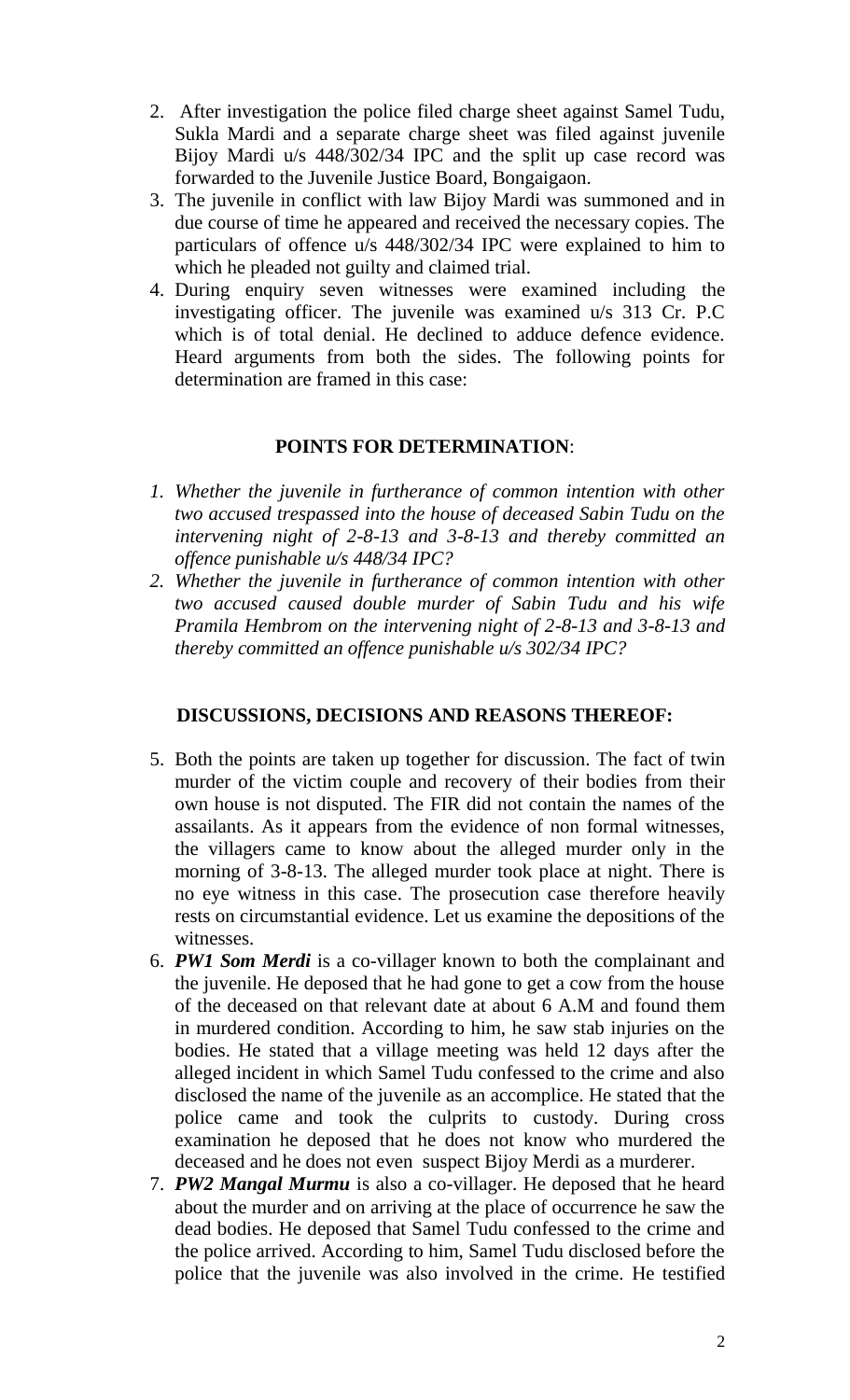during cross examination that the juvenile is a good guy and he is no way involved in the crime.

- 8. *PW3 Sumai Tudu* also deposed in the same line. He also stated that he does not suspect the juvenile as the culprit. *PW4 Jetha Tudu* is the complainant. He is the brother of deceased Sabin Tudu. He deposed that he came to know about the alleged murder in the morning but does not know who killed them. He does not know as to why the police apprehended the juvenile. He exhibited the FIR as Ext. 1. He too testified that he does not suspect the juvenile.
- 9. *PW5 Largha Merdi* and *PW6 Sunil Chown* too do not know much about the case. They are only reported witness.
- 10.*PW7 Aditya Prakash Deuri* is the investigating officer. He deposed that after receiving the FIR, he registered the case and took charge of the investigation. He stated that he visited the place of occurrence, prepared a sketch map, prepared inquest of the dead bodies and sent the bodies for post mortem. According to him, there was no clue about the murder for several days and he had engaged some villagers as spy to keep a watch on the probable suspects. One day he was informed that one Samel Tudu who is the son of the informant is the alleged suspect and he has confessed his crime to the villagers. Thereafter, he went to the said village and found some 50 people including Samel Tudu in the house of the VDP Secretary. According to the I/O, accused Samel Tudu confessed before him and the villagers that the deceased were killed on suspicion of practising witchcraft and Bijoy Merdi and Sukla Merdi were also involved in the crime. He further testified that he recovered one dao from the ceiling of Samel Tudu on being led by him and also discovered one dagger from a jungle nearby the house of Bijoy Merdi. He exhibited the certified copies of the seizure lists as Ext. 3 and 4. He stated that after due investigation he filed charge sheet ( Ext. 5) against Samel Tudu, Sukla Merdi and juvenile Bijoy Merdi. He stated that he found no blood stains on the dagger. He stated that Bijoy Merdi was apprehended on the basis of the confession made by Samel Tudu and identity of the dagger.
- 11. From the above evidence, it is but apparent that apart from the I/O none of the witnesses implicated the juvenile with the alleged murder. The I/O has testified that he apprehended the juvenile on the basis of the confession of a co-accused and from his dagger. If any confession has been made by Samel Tudu then it is made before the police and as such not admissible in evidence. In fact the said confession, if any has not been placed before this Board. Further, one of the weapons of offence (dagger) is stated to have been recovered from a jungle nearby the house of the juvenile. The seizure list (Ext. 4) discloses that the dagger was recovered from the jungle which is situated near a road which is accessible to the public at large. It is not stated that the said dagger was discovered on being led by the juvenile. The prosecution has not been able to link the said dagger with the crime, nor the seized weapons are produced before the Board.
- 12. The mere testimony of the I/O that one of the co accused disclosed the name of the juvenile before him and villagers is not enough to rope in the juvenile with the alleged murder. It is sad that two innocent people lost their lives in the hands of unknown assailants. But prosecution cannot stand on mere surmises or probabilities. The